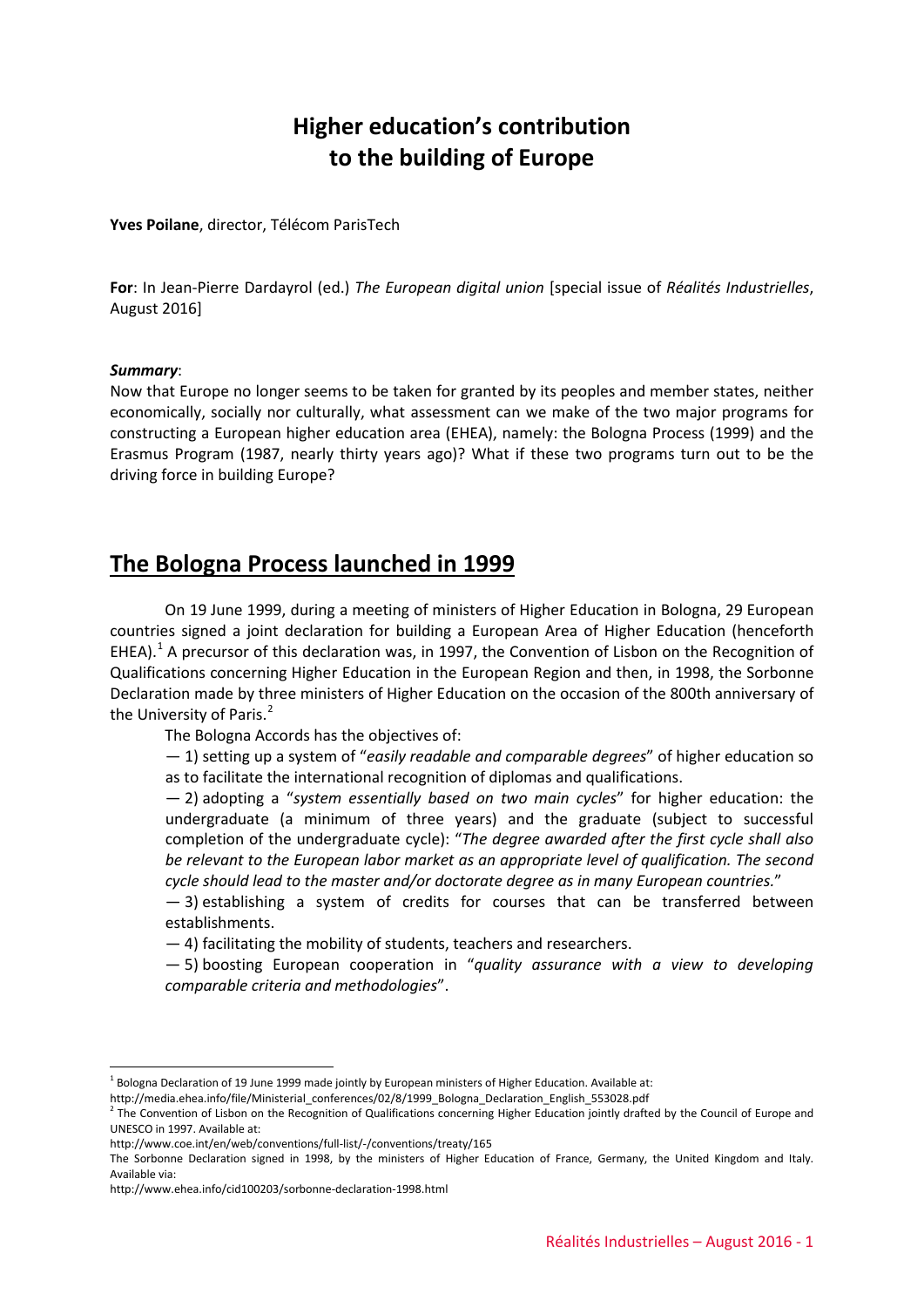— 6) promoting the "*necessary European dimensions in higher education, particularly with regard to curricular development, interinstitutional co-operation, mobility schemes and integrated programs of study, training and research*".

Every two years since, press releases, conferences and declarations — from Prague, Berlin, Bergen, London, Louvain, Budapest, Vienna and Bucharest — have followed up on the Bologna Process. They have presented the advances made in building the EHEA and set the plans of action for coming years.

To reach these six objectives, the countries taking part have, as programs have been designed and made operational, come to agreement on:

● organizing higher education around three main degrees: the bachelor's (three years of post-secondary schooling), the master's (two more years) and the doctoral (three additional years).

● organizing educational programs in semesters and credit points.

● setting up a European Credit Transfer and Accumulation System (ECTS) with credit points that students accumulate and can transfer between establishments.

● providing for a "supplement" to degrees of higher education, namely a standardized description of the courses taken. This diploma supplement is intended to facilitate international mobility through a better understanding of the knowledge and aptitudes acquired by students.

Signed originally by 29 states, the Bologna Declaration set off this process. At present, 47 states have signed the declaration. Thus has emerged what is called the European Area of Higher Education. The directive serving as the grounds for the EHEA has been transposed into national law in the years since its adoption. $3$ 

## **The consequences of transposing the EU directive into French law**

The EU directive on the EHEA was transposed into French law by Decree n°2002-482 of 8 April 2002, which mainly provided for the creation of the bachelor's, master's and doctoral degrees.[4](#page-1-1) This has had variable effects on the courses offered by French establishments of higher education and on the diplomas delivered.

● The degrees corresponding to the first two years of higher education and the third year, respectively DEUG and *licence*, simply vanished, yielding to the new bachelor's degree (also called *licence*), which lasts three years (L1, L2 and L3). This was a minor change in actual practice, since the DEUG had seldom been a final diploma for university students.

● On the contrary, the educational programs leading to a DUT (*diplôme universitaire de technologie*) or a BTS (*brevet de technicien supérieur*) have not vanished. These diplomas obtained at the end of two years of post-secondary studies in vocationally oriented programs still exist, fifteen years after the decree. The labor market does not object to this situation, since firms have no qualms about accepting applicants from these programs. Academia, on the other hand, does not unanimously accept these courses of study since it, in my opinion, overvalues higher education's scientific dimension to the detriment of student employability.

In some foreign lands, two post-secondary programs also coexist: long programs based on the scientific quality of research ("research universities") and shorter programs, less academic, that enable students to find jobs after two or three years of study. The best example of this is the United States with its community colleges, which, quite similar to France's STSs (*sections de techniciens supérieurs* which may deliver the BTS) and IUTs (*instituts universitaires de technologie* which may deliver the DUT), propose two years of vocationally oriented education.

<span id="page-1-1"></span><span id="page-1-0"></span> $3$  This article has been translated from French by Noal Mellott (Omaha Beach, France). References have been updated for the translation. <sup>4</sup> Available at:

https://www.legifrance.gouv.fr/affichTexte.do?cidTexte=JORFTEXT000000771048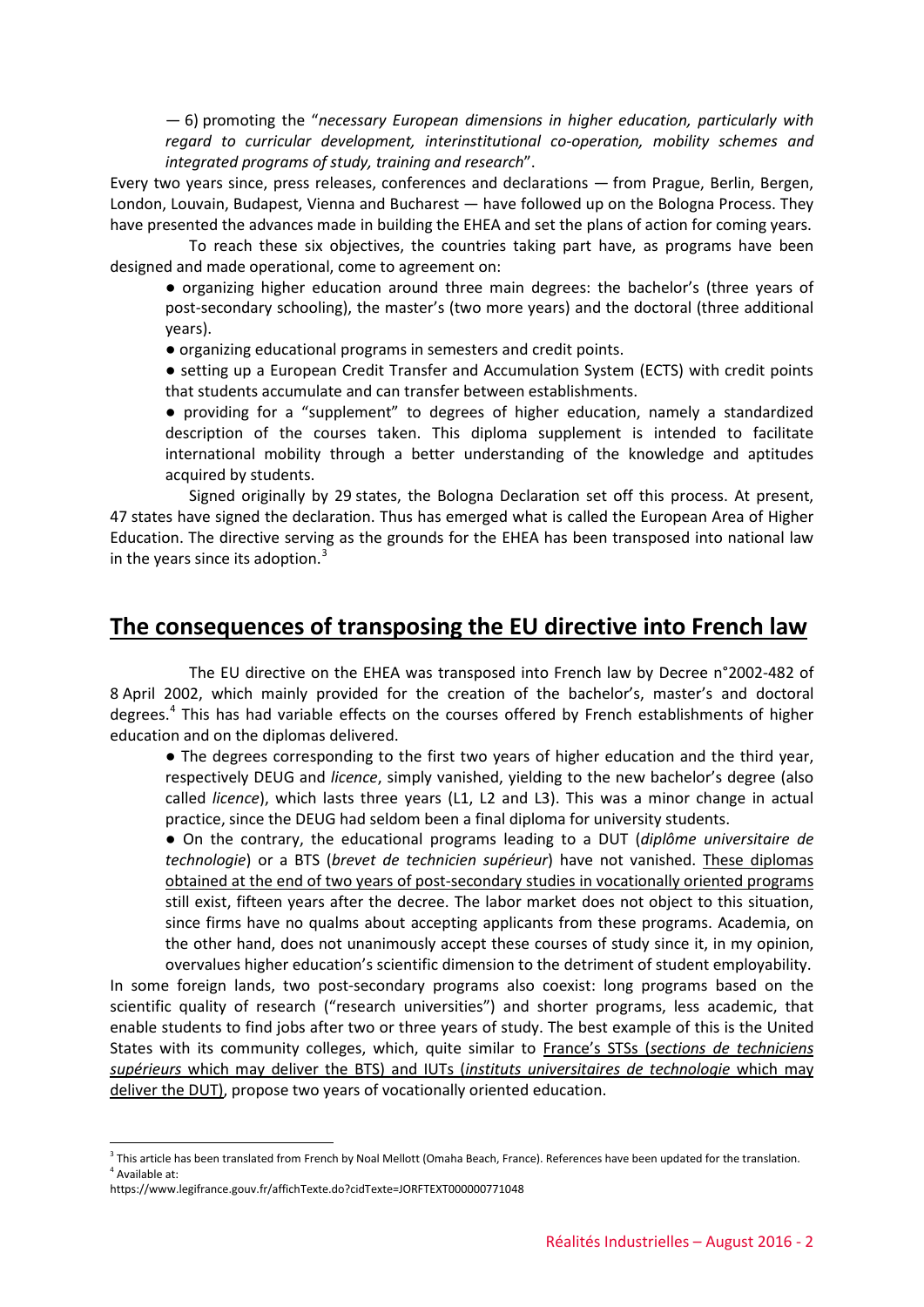● Nor have the preparatory classes for the Grandes Écoles (CPGE) vanished. They continue providing two years of prep courses for admission at the third year of the undergraduate level in the Grandes Écoles. They do not fit in with the 3/5/8 years of study with degrees worked out as part of the Bologna Process. Although the graduates of the Grandes Écoles admitted via the CPGE do not obtain any other diploma before the fifth year of postsecondary education, they do now accumulate ECTS credits for eventually transferring toward the university system. Mention should be made of a provision in the Fioraso Act of July 2013 that requires students in a CPGE course of study to enroll in a nearby university and pay enrollment fees there. Teachers in the secondary schools (*lycées*) offering the CPGE have a hard time understanding what this provision means… three years after its enactment.

● The *maîtrise* (four years of postsecondary higher education) vanished, as did the DEA and DESS (*diplômes d'études approfondies* and *diplômes d'études supérieures spécialisées*, five years of postsecondary higher education oriented respectively toward research or a profession). They have yielded to the new master's degree (two years after the bachelor's: M1, and M2). There is a mixing of students during M1 and M2. At the time of the transposition, the *maîtrise* corresponded to M1; and the DEA/DESS, to M2. Four years of postsecondary higher education no longer leads to a degree.

On the sensitive question of selection procedures for admission into the graduate cycle, the Ministry of National Education, Higher Education and Research has just accepted, in 2016, such procedures (for certain programs) for passing from M1 to M2. This is a *de facto* recognition of a "rupture" between these two years in stark contrast with the idea of a two-years master's program, which should have led to placing such procedures between the years L3 and M1.

● The diplomas delivered by the Grandes Écoles, engineering schools and schools of management are recognized as a master's on condition that the educational programs be accredited by two *ad hoc* committees: the CTI (*commission des titres d'ingénieur* created in 1934) or the CEFDG (*commission d'évaluation des formations et diplômes de management*, created in 2001 to oversee "equivalences" between master's degrees in schools of management). $5$ 

● In France, the Bologna Process has had the least impact on the doctor's degree. The level of admission (five years after secondary school) and the number of years of study (three) already matched recommendations. The major change at this level occurred in the early 1980s, when "doctoral schools" were set up. Even though writing a dissertation under a supervisor is still the PhD's keystone, recognition has been given to the educational dimension of the dissertation. Furthermore, a group (and not just the supervisor of the dissertation) now has the duty of overseeing admissions, the education delivered (human and scientific training requirements to prepare students for the world of work) and evaluation (during the program and at the end: defense of the dissertation).

<span id="page-2-0"></span> <sup>5</sup> Decree n° 2001-295 of 4 April 2001 about schools of management and their diplomas. Available at:

https://www.legifrance.gouv.fr/affichTexte.do?cidTexte=JORFTEXT000000589624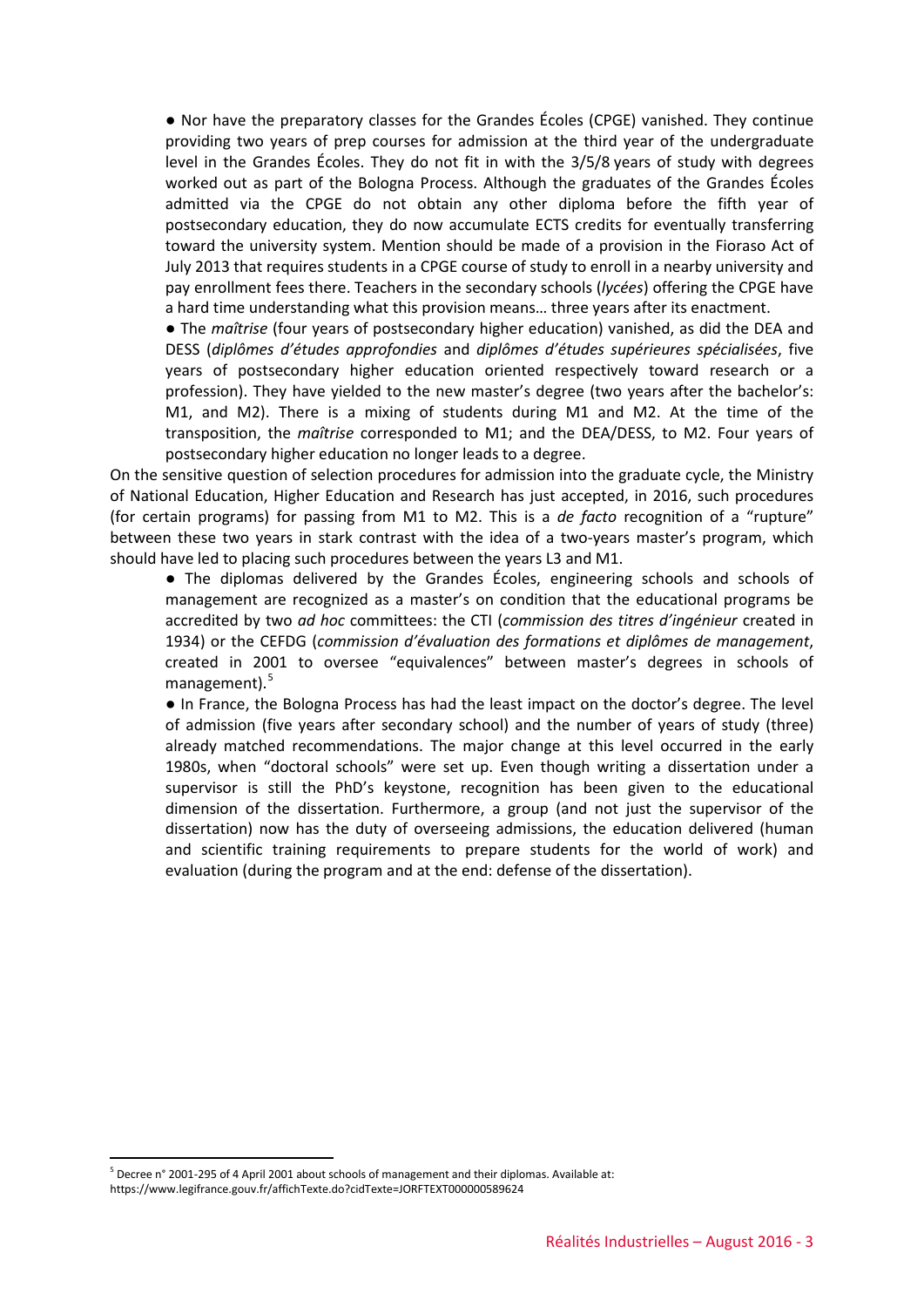

Figure 1: Origin of Eurecom's students for the 2015 academic year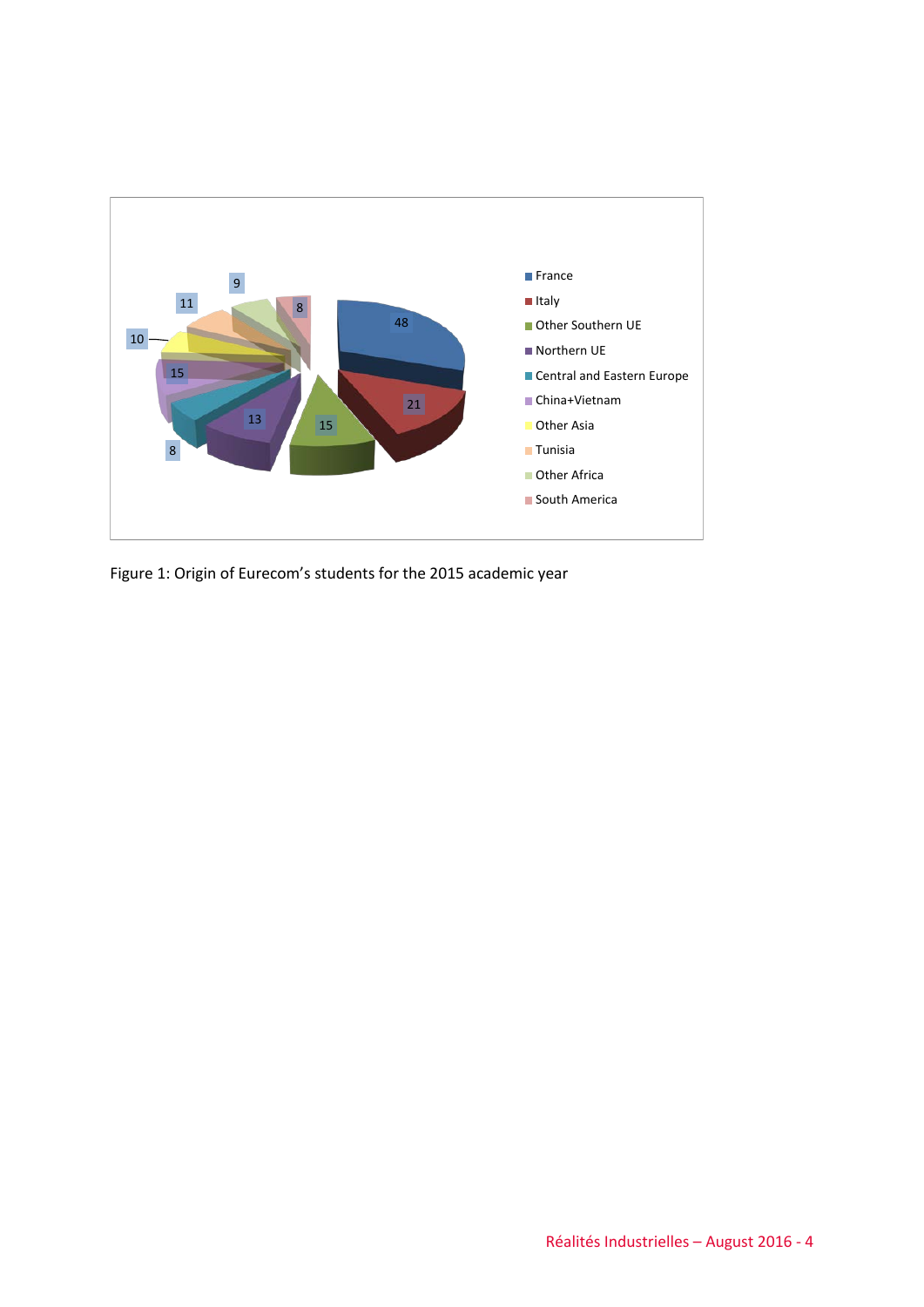## **What assessment to make of the Bologna Process? The viewpoint of the dean of an engineering school**

When evaluating the Bologna Process in view of its objectives, my assessment of its application is, to say the least, lukewarm.

### **Eurecom, an original European institution of higher education**

On the initiative of François Schoeller (X58, ENST 63, engineer Corps des Mines, who was, at the time, a director of higher education at Télécom), Télécom ParisTech and École Polytechnique Fédérale de Lausanne (EPFL) founded Eurecom Institute in 1992 at Sophia Antipolis, France. Its objective was to become a European platform of research and education. Its originality was its status as a GIE, a consortium of establishments of higher education and firms. Furthermore, teaching was exclusively in English by a teaching staff most of whose members were not French; and the students who enrolled there for part of their education validated courses at their establishment of origin, since Eurecom did not yet deliver its own diplomas.

Nearly 25 years later (the EPFL having withdrawn from the project), Eurecom is still sailing, now enrolling more than 300 students and delivering engineering diplomas. In 2014, it has moved to the STIC campus in Sophia Antipolis. Now a totally European platform, the academic partners are Telecom ParisTech, Institut MinesTélécom (the majority shareholder), Aalto University (Finland), Politecnico di Torino (Italy), Technische Universität München (Germany), the Norwegian University of Science and Technology, Chalmers University (Sweden) and the Czech Technical University in Prague. The corporate partners, in the consortium are: Orange, ST Microelectronics, BMW, Symantec, Monaco Telecom, SAP and IABG.

The more than 300 enrollees per year come from more than thirty nationalities, mostly European (66%), of which French students form a minority (30%). Courses are dispensed in English only. The students, who spend from six months to two years on campus, obtain either a diploma from their establishment of origin (the majority of cases) or else an engineering diploma from Eurecom or a master's from Institut MinesTélécom.

Eurecom's students are probably among the most European in all establishments of higher education in France. This magnificent success in the construction of a Europe of higher education has educated more than two thousand Europeans… European by conviction.

Eurecom Graduate School and Research Center in Communication Systems http://www.eurecom.fr/en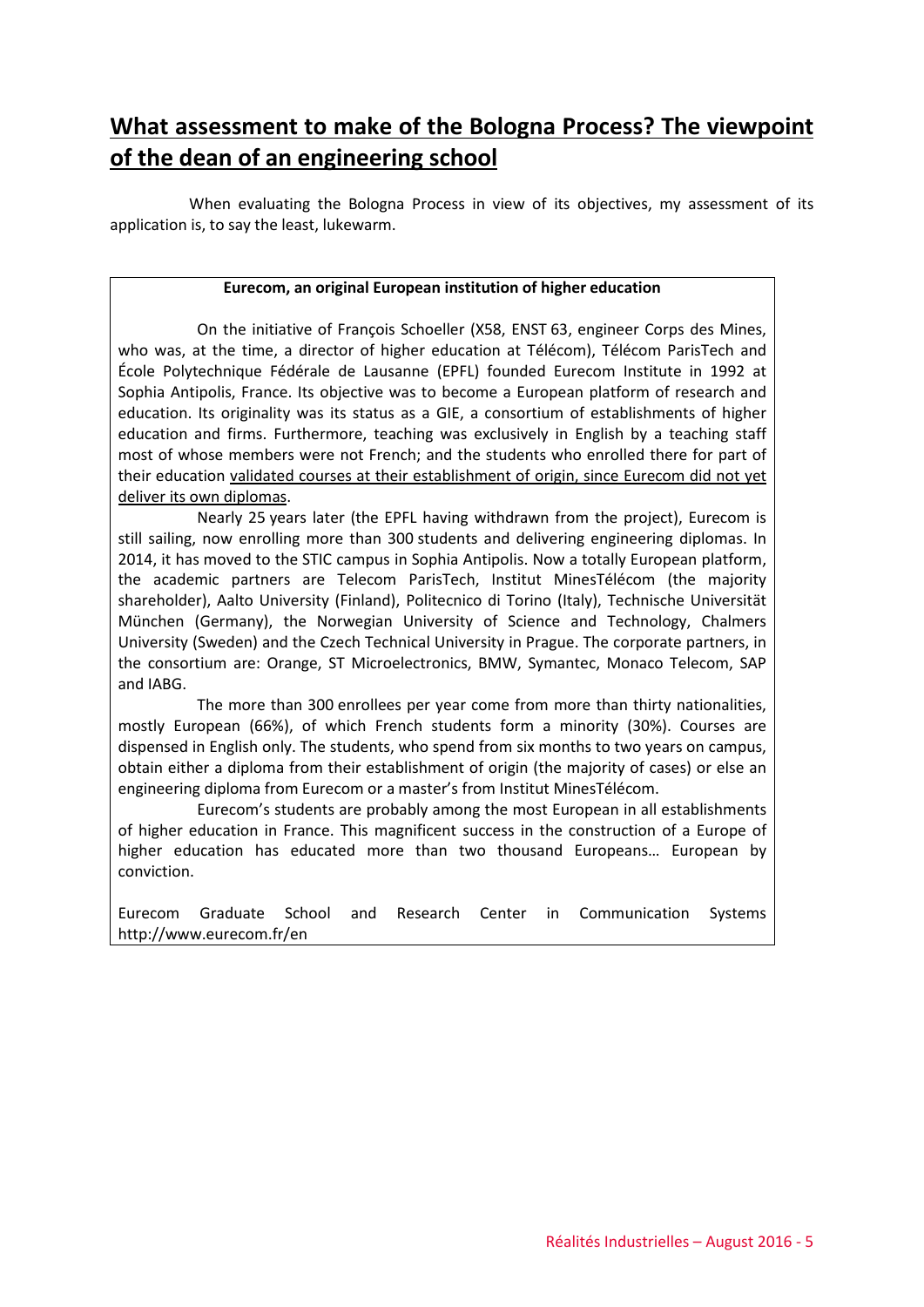On the positive side, the first and sixth objectives of "easily readable and comparable degrees" and of greater coherence among European systems of higher education have been reached, even though coherence is still far from generalized. I have already pointed out the many subtleties, hitches and snags that keep the French system from corresponding to European standards. Such differences characterize most other countries in Europe too. The most positive point in the Bologna Process is, undoubtedly, to have asserted the existence of the EHEA vis-à-vis countries outside Europe.

It is much less certain whether France will reach the second objective of organizing higher education in two cycles with a view toward the labor market. A major weakness of French higher education is the inadequate "professionalization" of the programs leading to a degree (*licence*) at the end of first cycle. But could we expect the Bologna Process to fix the absence, in France, of orientation or even selection procedures for entry into this cycle? Save for a few exceptions, admissions are not made by taking into account, on the one hand, students' aptitudes and aspirations and, on the other hand, actual job openings. Year after year, we notice how socially sensitive this question of selective admissions is  $-$  a hot potato that neither left- nor right-wing parties have wanted to take in hand. Nonetheless, higher education has been often reformed, the two most recent and significant reforms being the Pécresse Act of 2007 on the "liberties and responsibilities of universities" and the Fioraso Act of 2013 on higher education and research.

Only the preservation of the vocationally oriented programs (DUT and BTS) corresponding to two years of postsecondary education and the introduction of so-called "bachelor" programs have maintained or developed job-oriented programs of higher education in the first cycle. The *licences professionelles* created in universities have not met with the success expected. At this point, we can but hope that the Ministry of Education will recognize the *bachelors* (of the Grandes Écoles) as equivalent to a *licence*, instead of continuing to protect the universities' quasi monopoly over this degree. Encouraging establishments to work together would help achieve this.

I shall quickly pass over the third objective about a system of transferable credits. This technical issue has been solved, thus facilitating mobility in the EHEA.

As for the fourth objective of increasing student and teacher mobility, I would say, looking through the small window of my position in a major engineering school, that the Bologna Process has not at all improved the mobility of teachers or researchers. But how could it have done so? Nor has it done much for student mobility  $-$  unlike the Erasmus program. On the contrary, the mobility between certain establishments has declined for several years since the Bologna Process makes each country modify, sometimes substantially, its system of higher education. Some countries have not yet returned to the previous level of mobility. This has been the case of mobility between major engineering schools in France, Spain and Germany, where the implementation of the Bologna Process led to restructuring programs (master's/engineering) with, as a consequence, the lapsing, for legal and technical reasons, of previous agreements on mobility. I have even heard that Spain has not yet finished restructuring its programs.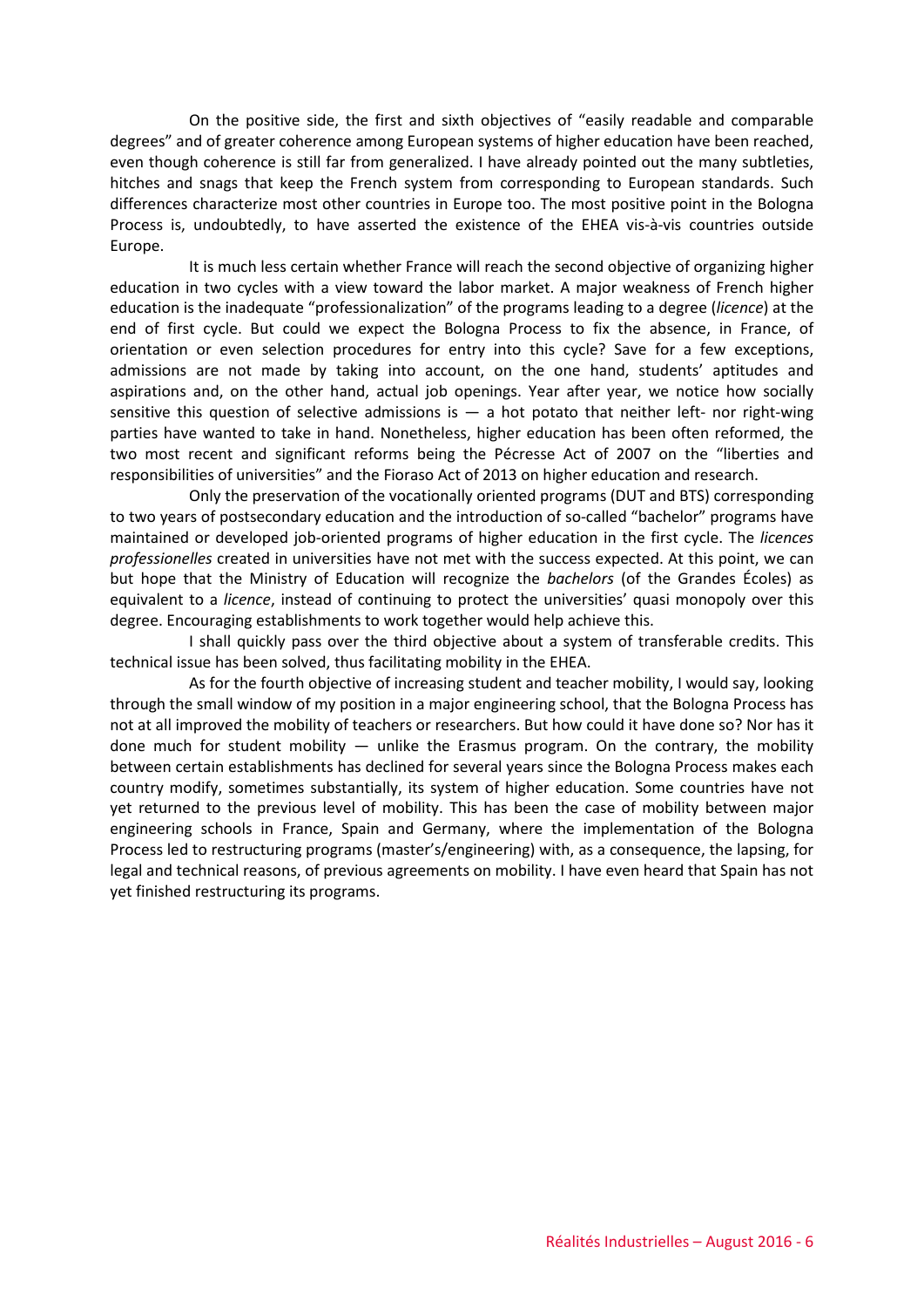### **The Erasmus and Erasmus+ programs**

Consequent to my previous remarks, we can but make a lukewarm assessment of the Bologna Process, at least in relation to it reaching its stated objectives. In contrast, the Erasmus program (and its successor since 2014, Erasmus+) has been a genuine success in stimulating student mobility in Europe.

Since its creation in 1987 — more than ten years before the Bologna Declaration — this program now has an annual budget of approximately a billion euros for the 28 EU member states as well as six other European countries that do not belong to the Union. The cost of this program accounts for less than 1% of the EU budget. The EU funds a scholarship of approximately €275/month for each exchange student. In some countries, national funding provides an additional stipend.



Figure 2: Erasmus: Exchange students and teachers in Europe

Thanks to this program, now nearly thirty years old, 3.3 million European students have studied outside their homeland. The number who do so each year has constantly grown: it took fourteen years to reach the first million, seven years to reach the second, but only four to reach the third.<sup>[6](#page-6-0)</sup> Every year, nearly 300,000 students now study outside their homeland for a period ranging from one month to a full academic year. See figures 2 & 3.

<span id="page-6-0"></span> $6$  The map (in French) of inbound/outbound students under the Erasmus program is available at:

http://www.touteleurope.eu/actualite/la-mobilite-des-etudiants-erasmus.html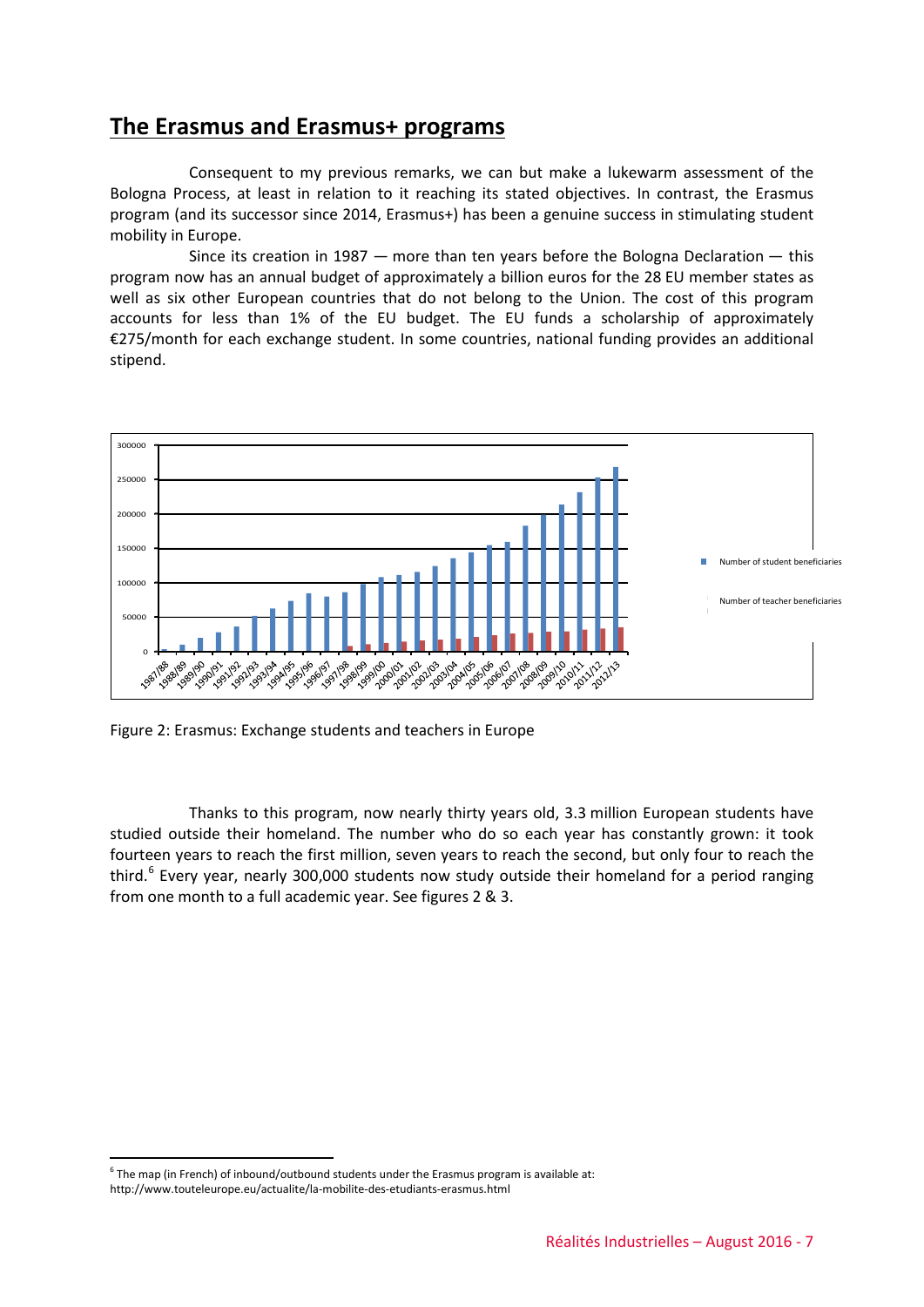Figure 3: Foreign exchange students under the Erasmus program: Outbound and inbound for each country (academic year 2013-2014)

EU member states are in yellow-green; countries that are not member states but participate in the Erasmus program are in green.

The dark blue bar indicates the number of students coming from another land to study in the country; whereas the light blue bar, the number of students from the country studying in another land.

Source: European Commission



This uninterrupted growth in the number of Erasmus exchange students holds, too, for France. In the 2013-2014 academic year, there had never been as many students from the Grandes Écoles who went to study in another European land: 29.000, a 45% increase in comparison with two years earlier.<sup>[7](#page-7-0)</sup> In turn, there had never been as many students from other European lands who came to study in the French Grandes Écoles: 14.000, a 15% increase during the same period. $8$  This means that, each year, 10% of students in engineering or managerial studies take part in intra-European exchange programs. By extrapolating from the data as a function of the number of years (3-5) of schooling in the Grande Écoles, we assume that a third of the graduates from these institutions have been involved in intra-European exchange programs.

When, in 2014, a French panel was asked about Erasmus, $9$  its members, from 16 to 65 years old, spontaneously mentioned it as the third best known EU achievement after the euro and the Common Agricultural Policy (but nearly on a par with the latter). When those who had benefitted

www.cge.asso.fr/document/1488/enquete-mobilite-2013.pdf

http://www.tns-sofres.com/sites/default/files/2014.04.09-erasmus.pdf

<span id="page-7-0"></span> <sup>7</sup> The most recent academic year for which data are available. Conférence des Grandes Ecoles, *Les Grandes Ecoles sur la scène internationale: Enquête mobilité 2013*, 122p. Available at:

<span id="page-7-1"></span><sup>&</sup>lt;sup>8</sup> I might mention in passing that, since the Grandes Écoles represent 10% of students in higher education in France (250,000 out of a total of 2.5 million), they are overrepresented in the number of outbound students from France (nearly 30%). This is evidence of the importance of intra-European mobility for these establishments.

<span id="page-7-2"></span><sup>9</sup> TNS Sofres, "Image d'Erasmus en France pour l'agence Europe Éducation Formation France", March 2014, 21p. Available at: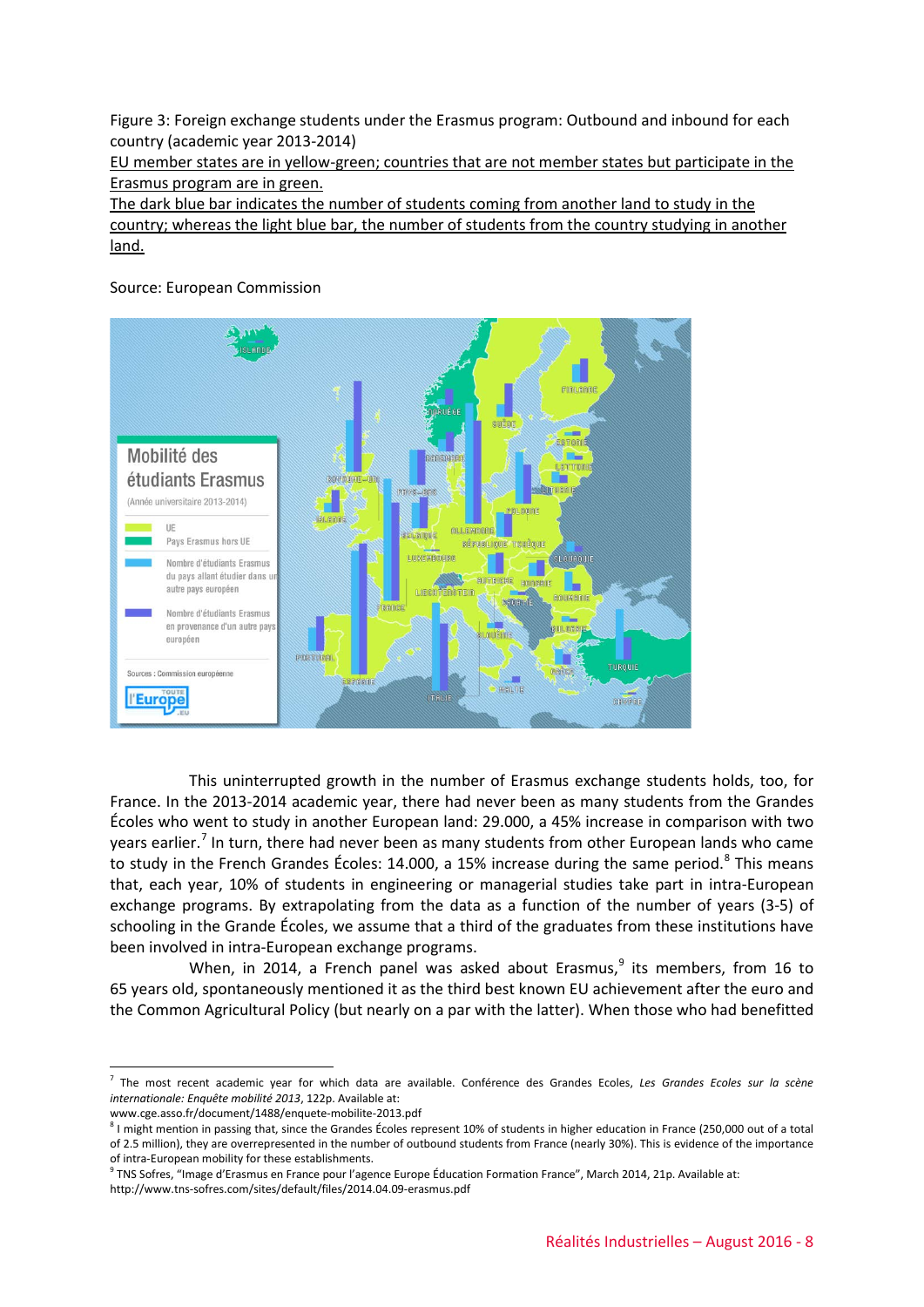from Erasmus were asked whether they would recommend it to friends or acquaintances, 90% answered "yes, definitely so" and 10% "yes". An overwhelming consensus!

The only criticism of Erasmus was about the relatively low number of beneficiaries — the program's only weak point. The budget has increased over the years (and never decreased) despite regularly occurring problems, when member states have difficulty reaching an agreement on the EU budget or when one or more of them use the program to exert pressure on the EU for decisions on other issues.

## **In conclusion: Let the Erasmus students at Télécom ParisTech speak…**

In the current period when the EU's very foundations are being seriously criticized  $-$ Brexit, Grexit, the closing of borders (worse yet, inside the Schengen free-travel area), the rise of nationalisms of all stripes in several lands, the lack of a joint position on international crises, and this list could go on and on… — we gladly notice that higher education is a policy field where Europe is still being built.

#### **ATHENS at ParisTech**

Invented twenty years ago, in 1996, the "ATHENS week" (Advanced Technology Higher Education Network/Socrates) is a cultural and scientific program offered twice a year to students in the second and third years of training at the ParisTech engineering schools and other European universities. ParisTech (for nine out of the ten schools now in the consortium) manages the network of establishments involved: 14 universities of technology on continental Europe — among the two or three best in each country, for instance: Delft University of Technology, Universidad Politecnica in Madrid, Politecnico di Milano, Technische Universität München, Norwegian University of Science and Technology and the Vienna University of Technology.

Each year, approximately four thousand students take part in this exchange program. Nearly half of them take courses in another country at an institution in the network. This exchange program consists of a week of courses and a program of cultural activities organized by the host institution. At the end of each session, the course work is validated (between 1.5 and 3 ECTS credits) by the student's establishment of origin.

Since its foundation, this exchange program has involved nearly fifty thousand students. Year after year, it attracts more and more participants. It is a good example of success for ParisTech, but it is also an achievement, namely the europeanization of higher education.

Beyond student mobility, a project, on the initiative of Mines ParisTech, is being designed for a tighter network of half a dozen European establishments (including ParisTech).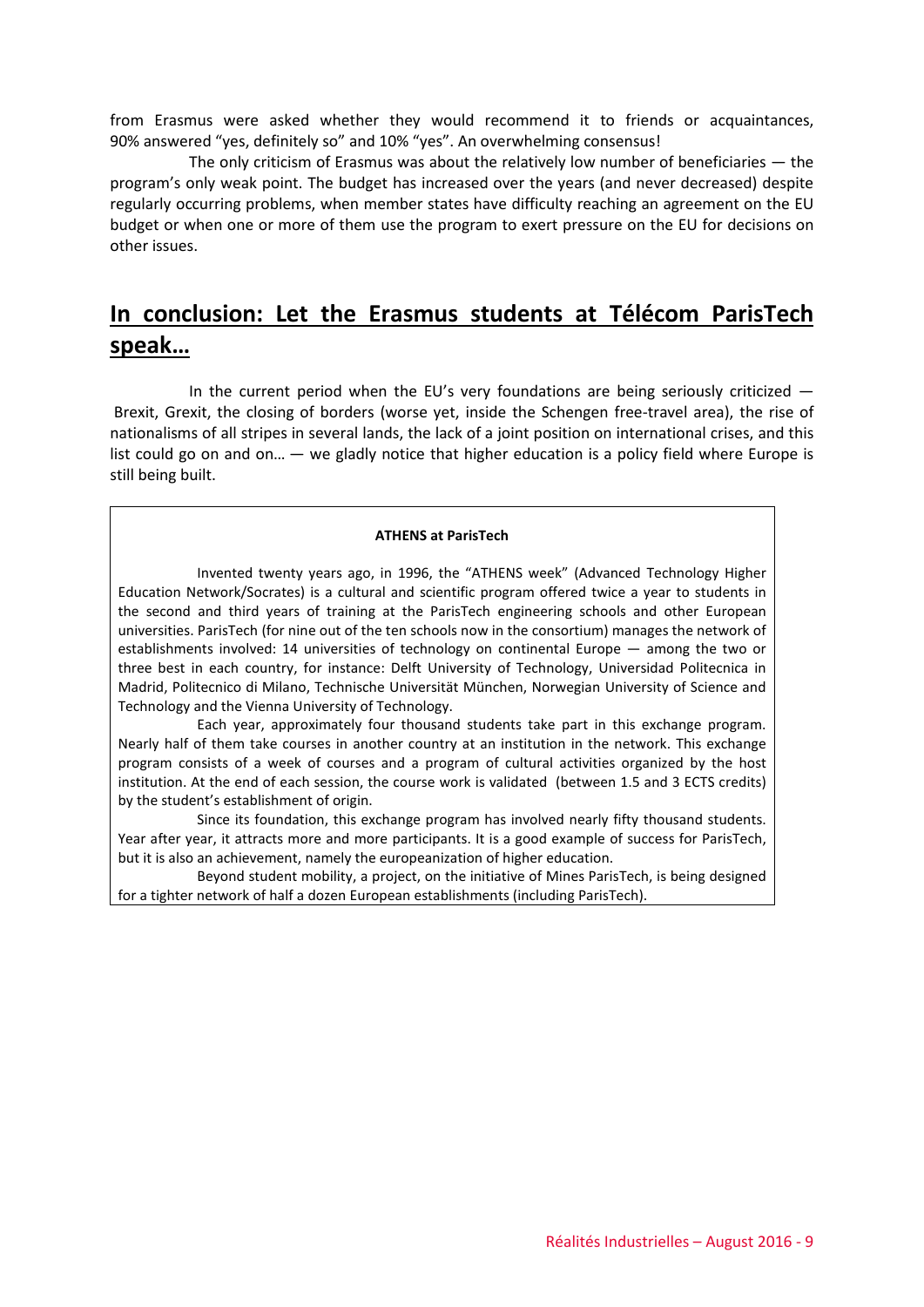I recently organized a meeting with the dozen European students (Greeks, Italians, Spaniards, Germans and Swedes) enrolled at Télécom ParisTech to ask them what Europe meant to them. The size and makeup of this "sample" do not, obviously, enable me to claim that what was said accurately reflects what a majority of young Europeans think. However there was sufficient convergence — despite the cleavage between northern and southern Europe (which also crops up in public opinions in Europe) — that I would like to present the principal responses as a conclusion to this article.

First of all, these students declared they were deeply pro-European, more so than their parents. They were fully aware that building Europe has brought peace to the continent. According to them, the diversity of languages and cultures inside Europe is, of course, a source of complexity; but as a counterpart, it has made us more tolerant.

What stood out the most was their unanimous answer when they were asked which EU decision had best contributed to creating an *affectio societatis europeana*. All of them mentioned the lifting of borders inside Europe and the resulting freedom of circulation. These were the strongest decisions, far before the creation of a single market or even of a single currency (four of the five countries represented in the sample were in the eurozone).